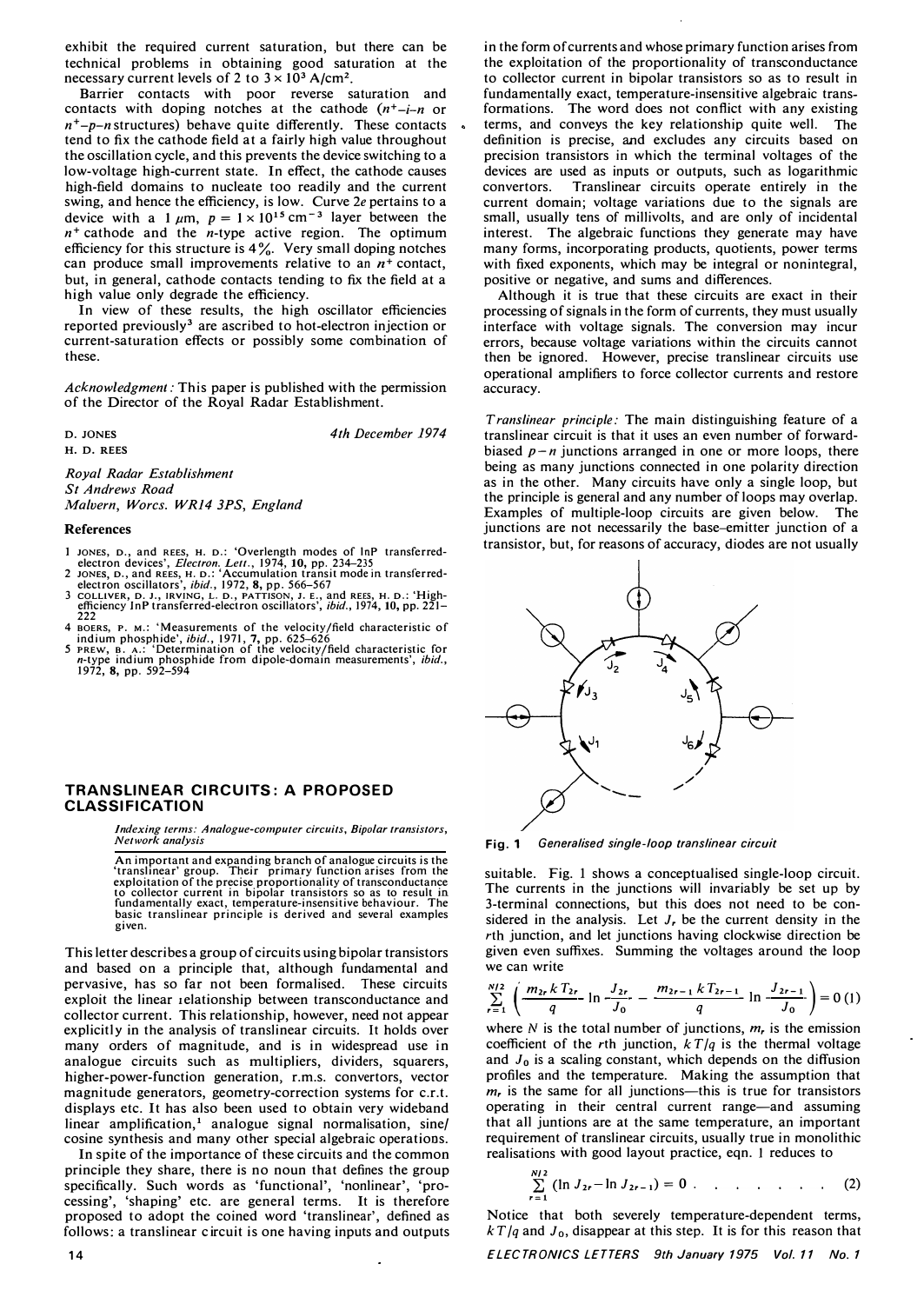translinear circuits exhibit dramatic insensitivity to isothermal mic terms to be zero the products of the arguments must equal unity. Thus, expressed in its simplest form, the trans- linear principle states that

$$
\prod_{r=1}^{N/2} J_{2r} = \prod_{r=1}^{N/2} J_{2r-1} \qquad \qquad \dots \qquad \dots \qquad \dots \qquad (3)
$$

The simplicity and reliability of this equation makes the synthesis of translinear circuits very rapid. One further step must be taken to make the equation practical: the values for<br>current density must be replaced by actual currents. This current density must be replaced by actual currents. reveals that the emitter areas must be precisely controlled to obtain exact operation. The nature and magnitude of the error depends on the specific configuration. It may result merely in a scaling error, or in nonlinearity or departure from the desired transformation. Deliberate mismatch may be





Fig. 2A

(i) Basic translinear quadruple. The text shows that, for any current levels and temperatures.  $J_1 J_2 = J_2 J_3$ . temperatures,  $J_1 J_2 = J_3 J_4$ <br>(ii) Four-transistor 4-quadrant translinear multiplier

also used to form the function. Local processing variations other than those affecting area, e.g. basewidth, can be described in terms of an equivalent area error, rather than a  $V_{BE}$  error. This has the advantage of being temperature independent, so it can be included in analyses to reveal the overall effect of all such variations on the function. Re-<br>writing eqn. 3 to include emitter areas:

$$
\prod_{r=1}^{N/2} \frac{I_{2r}}{A_{2r}} = \prod_{r=1}^{N/2} \frac{I_{2r-1}}{A_{2r-1}} \qquad \qquad \ldots \qquad \qquad \ldots \qquad (4)
$$

or

$$
\prod_{r=1}^{N/2} I_{2r} = \lambda \prod_{r=1}^{N/2} I_{2r-1} \qquad \qquad \dots \qquad \dots \qquad \dots \qquad (5)
$$

which is identical to eqn. 3 except for the factor  $\lambda$ , which is the 'area factor', for the complete loop, and is given by

$$
\lambda = \prod_{r=1}^{N/2} \frac{A_{2r}}{A_{2r-1}}
$$
 (6)  
Notice that this factor may still be unity, even though in-

dividual areas may depart by any amount from a 'unit' area.

ELECTRONICS LETTERS 9th January 1975 Vol.11 No. 1

There is no fundamental reason why any of the emitters should have the same area. This can be put to use when designing the layout of monolithic translinear circuits to be insensitive to processing gradients, since, although the individual devices reflect that gradient, they can be arranged so that the net effect on  $\lambda$  is zero. This layout technique invariably results in

the lowest sensitivity to thermal gradients for similar reasons. The analysis of multiple-loop circuits does not present any new problems and proceeds along similar lines to that used in mesh analysis of classical linear networks, and, like them, the



Fig. 2B

(i) Two-quadrant vector magnitude circuit. Note that the emitter areas of  $Q_1$ <br>and  $Q_2$  are twice that of  $Q_3$ ,  $Q_4$  and  $Q_5$ <br>(ii) Sine-approximation circuit. The output is of the form  $X(1-X^2)/(1+X^2)$ , and<br> $-1 < X < +1$ 

circuit equations require simultaneous solution when loops are interdependent. The classic translinear circuit<sup>1</sup> is the quadruple of transistors [Fig. 2A(i)]. It may be used as a multiplier, divider, squarer, square-rooter, r.m.s. convertor etc., depending simply on the driving method. For example, when  $I_1$ ,  $I_2$  and  $I_4$  are forced, the output is  $I_3 = I_1 I_2/I_4$ . If  $Q_2$  is connected as a diode,  $I_2 = I_1 = I$ , so  $I_3 = I^2/I_4$ . If  $Q_2$  is connected as a diode,  $I_2 = I_1 = I$ , so  $I_3 = I^2/I_4$ .<br>If now  $I_4$  is made equal to the mean value of  $I_3$ , a loop is set up that forces the result  $I_4 = r.m.s.(I)$ . A surprising number of other functions can be generated with this simple circuit. Many use differential current drive, such as the now standard transconductance multiplier. A simple rearrangement of the circuit provides 4-quadrant multiplication with only four transistors [Fig. 2A(ii)].

Fig. 2B(1) shows a circuit that computes vector magnitude in two dimensions. This is a good example of the extra- ordinary power of the principle embodied in eqn. 4, by means of which this circuit can be analysed within three or four lines of algebra. It must also represent a very high utilisation efficiency of devices, since only five transistors perform two squaring operations, an addition and a square-root operation.